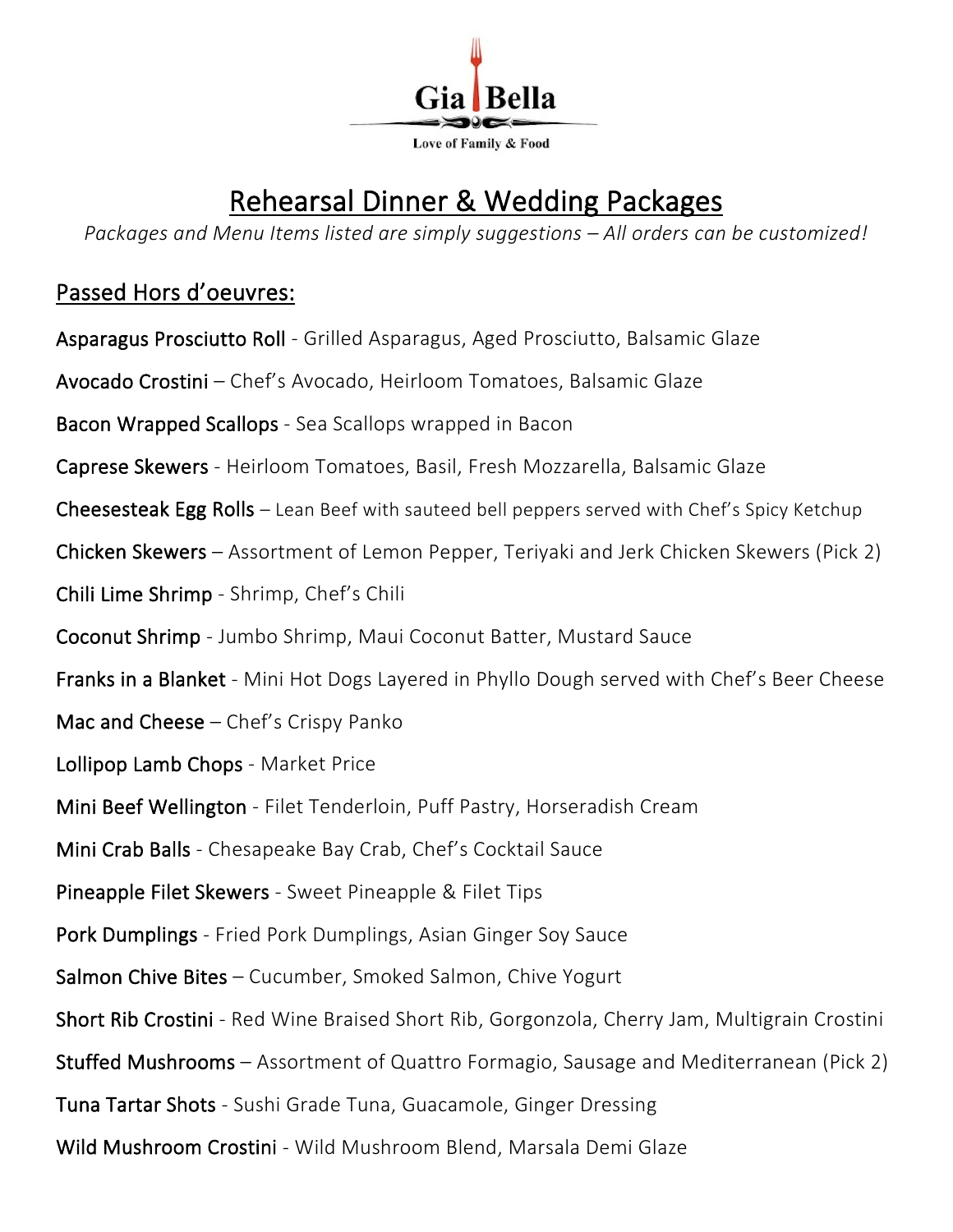# Wedding Package #1

Stationary Landscapes: (Choice of 1 - Add more for \$8/pp)

Charcuterie Display – Chef's Seasonal Selection – Often includes Imported Soppressata, Prosciutto, Pepperoni, Mixed Olives, Fresh Mozzarella, Sharp Provolone, Sharp Cheddar with Assorted Crackers Crudité Hummus Display OR Cups – Hand cut Fresh Garden Veggies with Chef's Roasted Red Pepper Hummus Bruschetta and Caprese Skewer Platter - Chefs Bruschetta and Humus with Crackers and Caprese Skewers

Passed Hors d'oeuvres: (Choice of 2 – Add more for \$6/pp) - See first page for selection

### First Course: (Choice of 1)

Caesar Salad - Romaine Lettuce, Garlic Croutons, Shaved Reggiano & Homemade Dressing Garden Salad - Fresh Spring Mix, Juliette Carrots, Red Onion, Tomatoes, Cucumber with Dressing of Choice Wedge Salad - Crisp Iceberg Lettuce, Vine Ripe Tomatoes, Thick Cut Bacon, Blue Cheese Crumbles & Dressing

Second Course: (Choice of 1 – Add 2<sup>nd</sup> Choice for \$10/pp) Baked Tilapia - Parmesan Crusted Fresh Tilapia Dressed in Chef's Lemon Sauce Chicken Francaise – Egg Battered Chicken Medallions, Lemon Butter Sauce Chicken Parmesan - Chicken Culet Hand Breaded, Topped with Tomato Sauce and Fresh Mozzarella Grilled Lemon Chicken - Grilled Chicken Breast Baked in Fresh Lemon & Garlic Flounder Florentine - Filet of Flounder Hand rolled with Spinach and Ricotta Baked to Perfection Salmon Milanese - Filet of Salmon Dressed in Basil Pesto Butter Sauce Skirt Steak – Chef's Chimichurri Sauce Stuffed Pork Tenderloin - Spinach, Garlic, Roasted Peppers, Breadcrumbs and Italian Cheese

Pasta: (Choice of  $1 -$  Add  $2^{nd}$  Choice for  $$6/pp)$ ) Caprese Pasta - Penne Pasta, Cherry Tomatoes, Ciliegine, Fresh Basil, Garlic & Oil Fettuccini Alfredo - Fettuccini, Three Cheese Alfredo Cream Sauce Penne Blush - Penne Pasta, Blush Sauce Penne Marinara - Penne Pasta, Chef's Napoli Sauce Summertime Pasta - Bowtie Pasta, Sautéed Garden Veggies, Garlic & Oil

Sides: (Choice of 2 – Add more for \$5/pp)

Mac and Cheese - Penne Pasta, Gruyere, Sharp Cheddar, Smoked Applewood Bacon, Panko Topping Garlic Mashed Potatoes - Yukon Gold Potatoes Tossed with Butter, Roasted Garlic & Cream Jasmine Rice - Long Grain fragrant rice Parsley Butter Potatoes - Fingerling Potatoes Tossed in Butter, Garlic & Freshly Chopped Parsley Roasted Asparagus - Tender Grilled Asparagus, Roasted Tomatoes, Lemon Zest Roasted Broccoli, Cauliflower and Radish - Oven Roasted in Garlic & Oil Roasted Root Vegetables - Carrots, Radish, Turnips, Parsnips and Yams Roasted in Apple Cider Vinegar Green Bean Medley – French-Cut Green Beans, Roasted Red Peppers, Garlic & Oil Wild Rice - Ancient Grains Joined with Sweet Onion and Wild Mushroom Mix Roasted Brussel Sprouts & Pancetta - Oven Roasted Brussels Sprouts, Pancetta, Garlic & Oil Roasted Garden Vegetables - Garlic and Oil Tossed Oven Roasted Vegetables

Dessert: Assortment of Homemade Desserts: Cannoli, Brownies & Chocolate Covered Strawberries (Pick 2)

### Wedding Package # 1 - \$59.95 per guest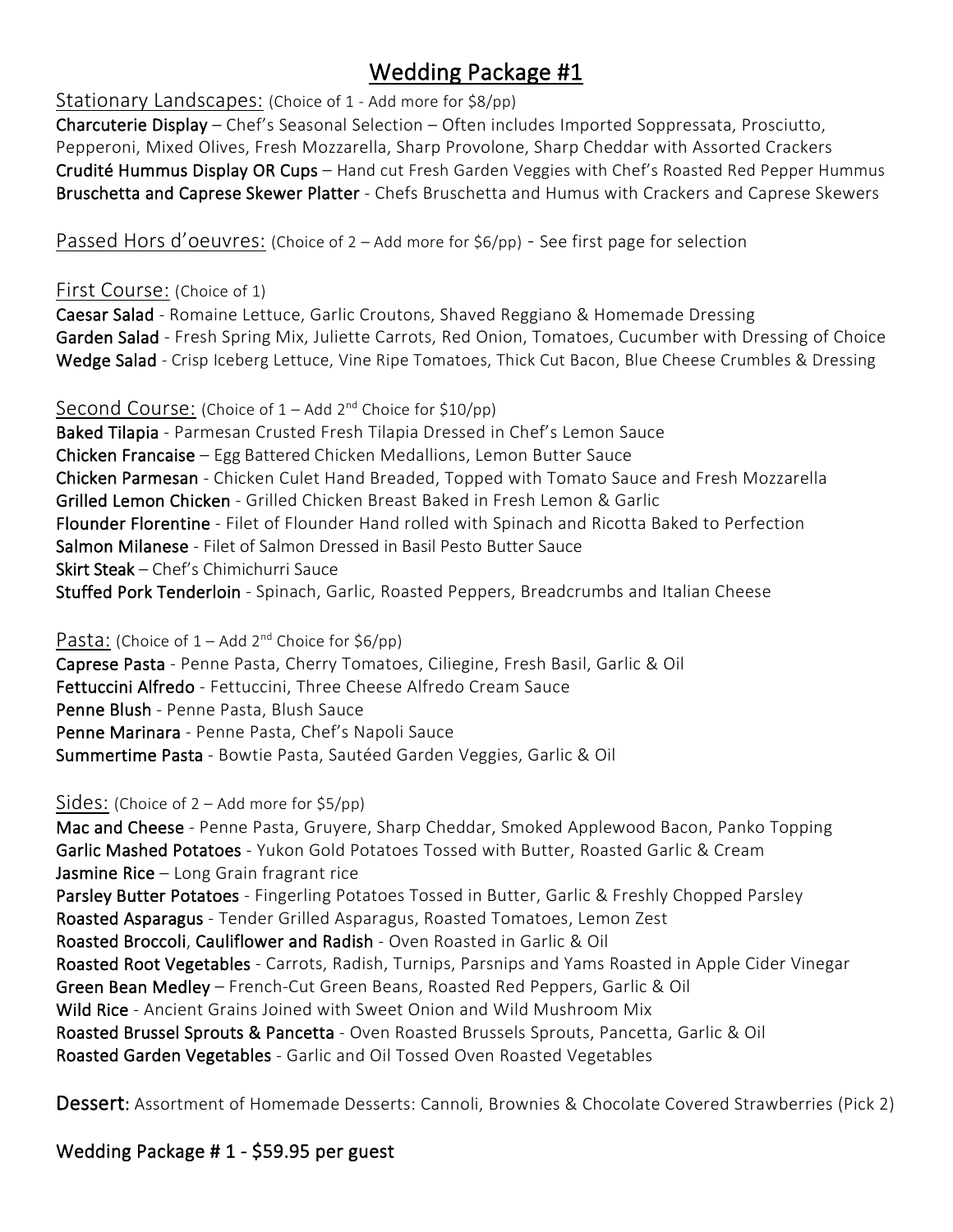# Wedding Package #2

### Stationary Landscapes: (Choice of 1 - Add more for \$8/pp)

Charcuterie Display – Chef's Seasonal Selection – Often includes Imported Soppressata, Prosciutto, Pepperoni, Mixed Olives, Fresh Mozzarella, Sharp Provolone, Sharp Cheddar with Assorted Crackers Crudité Hummus Display OR Cups - Hand cut Fresh Garden Veggies with Chef's Roasted Red Pepper Hummus Bruschetta and Caprese Skewer Platter - Chefs Bruschetta and Humus with Crackers and Caprese Skewers Shrimp Cocktail - Jumbo Shrimp, Chef's Cocktail Sauce, Lemon Wedges

Passed Hors d'oeuvres: (Choice of 3 – Add more for \$6/pp) - See first page for selection

### First Course: (Choice of 1)

Caesar Salad - Romaine Lettuce, Garlic Croutons, Shaved Reggiano & Homemade Dressing Caprese Salad - Fresh Basil, Buffalo Mozzarella, Vine Ripe Heirloom Tomatoes, Balsamic Glaze Garden Salad - Fresh Spring Mix, Juliette Carrots, Red Onion, Tomatoes, Cucumber with Dressing of Choice Wedge Salad - Crisp Iceberg Lettuce, Vine Ripe Tomatoes, Thick Cut Bacon, Blue Cheese Crumbles & Dressing

### Second Course: (Choice of  $1 -$  Add  $2^{nd}$  Choice for \$10/pp)

Baked Tilapia - Parmesan Crusted Fresh Tilapia Dressed in Chef's Lemon Sauce Chicken Francaise – Egg Battered Chicken Medallions, Lemon Butter Sauce Chicken Marsala - Chicken Medallions, Wild Mushroom Marsala Sauce Chicken Parmesan - Chicken Culet Hand Breaded, Topped with Tomato Sauce and Fresh Mozzarella Grilled Lemon Chicken - Grilled Chicken Breast Baked in Fresh Lemon & Garlic Flounder Florentine - Filet of Flounder Hand rolled with Spinach and Ricotta Baked to Perfection Prime Rib - Cooked to Perfection joined with Chef's Horseradish Cream Sauce Salmon Milanese - Filet of Salmon Dressed in Basil Pesto Butter Sauce Stuffed Pork Tenderloin - Spinach, Garlic, Roasted Peppers, Breadcrumbs and Italian Cheese Beef Wellington - Prime Tenderloin Topped with pâté and Duxelles Wrapped in Puff Pastry (Add \$12/pp) Tenderloin Filet - Prime Choice Tenderloin served medium rare (Add \$10/pp) Veal Oscar - Veal Medallions topped with Crab, Asparagus in a Chefs Béarnaise Sauce (Add \$6/pp) Crab Cakes – Fresh Jumbo Lump Handmade Crab Cakes, Chef's Remoulade and Lemon Wedges (Add \$4/pp) Skirt Steak – Chef's Chimichurri Sauce

### Pasta: (Choice of  $1 -$  Add  $2^{nd}$  Choice for \$6/pp)

Caprese Pasta - Penne Pasta, Cherry Tomatoes, Ciliegine, Fresh Basil, Garlic & Oil Fettuccini Alfredo - Fettuccini, Three Cheese Alfredo Cream Sauce Penne Blush - Penne Pasta, Blush Sauce Penne Marinara - Penne Pasta, Chef's Napoli Sauce Summertime Pasta - Bowtie Pasta, Sautéed Garden Veggies, Garlic & Oil

### Sides: (Choice of 2 – Add more for \$5/pp)

Garlic Mashed Potatoes - Yukon Gold Potatoes Tossed with Butter, Roasted Garlic & Cream **Jasmine Rice**  $-$  Long Grain fragrant rice Mac and Cheese - Penne Pasta, Gruyere, Sharp Cheddar, Smoked Applewood Bacon, Panko Topping Parsley Butter Potatoes - Fingerling Potatoes Tossed in Butter, Garlic & Freshly Chopped Parsley Roasted Asparagus - Tender Grilled Asparagus, Roasted Tomatoes, Lemon Zest Roasted Broccoli, Cauliflower and Radish - Oven Roasted in Garlic & Oil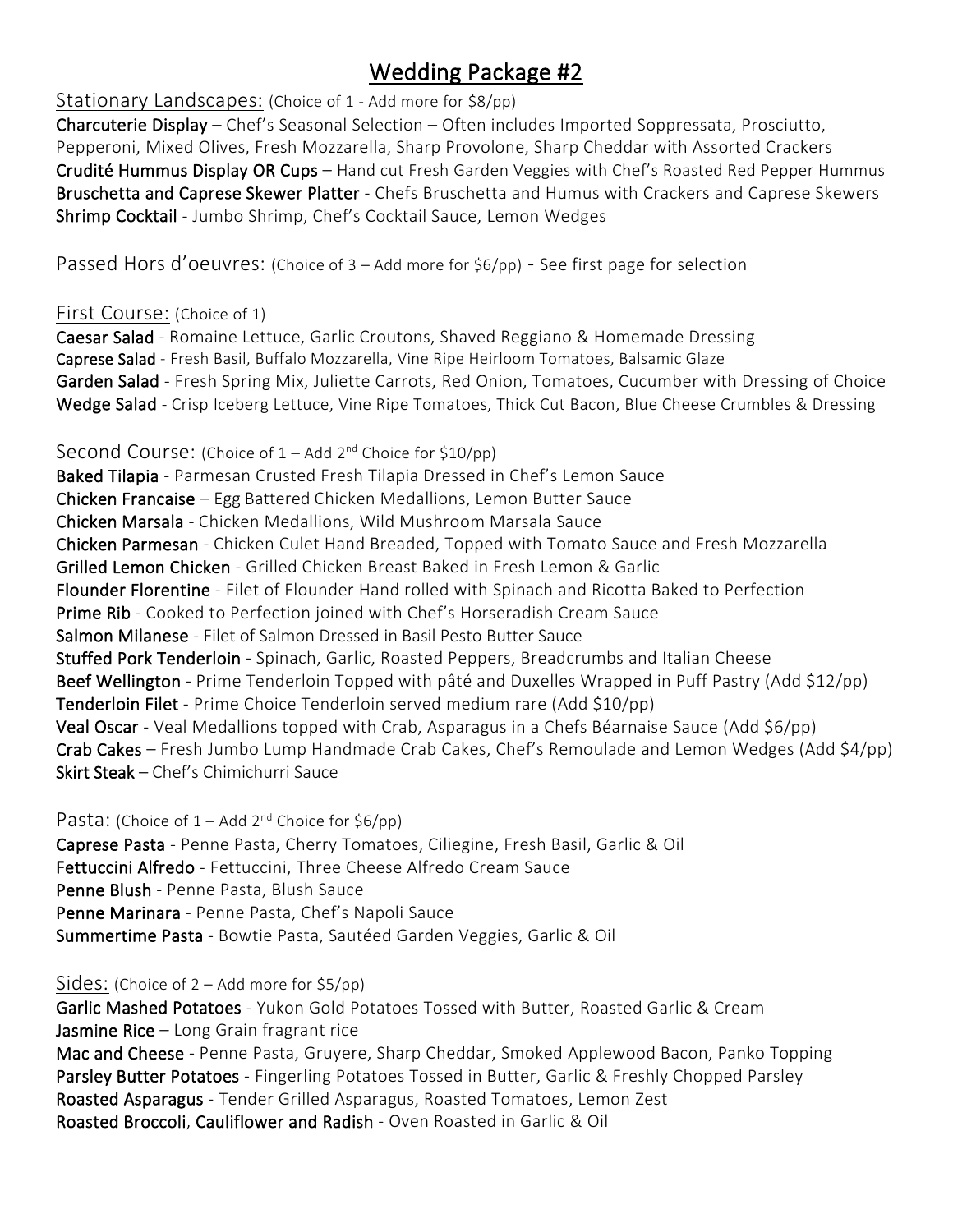Roasted Root Vegetables - Carrots, Radish, Turnips, Parsnips and Yams Roasted in Apple Cider Vinegar Green Bean Medley – French-Cut Green Beans, Roasted Red Peppers, Garlic & Oil Wild Rice - Ancient Grains Joined with Sweet Onion and Wild Mushroom Mix Roasted Brussel Sprouts & Pancetta - Oven Roasted Brussels Sprouts, Pancetta, Garlic & Oil Roasted Garden Vegetables - Garlic and Oil Tossed Oven Roasted Vegetables

Dessert: Assortment of Homemade Desserts: Cannoli, Brownies & Chocolate Covered Strawberries (Pick 2)

### Wedding Package # 2 - \$89.95 per guest

### Wedding Package #3

Stationary Landscapes: (Choice of 2 - Add more for \$8/pp)

Charcuterie Display – Chef's Seasonal Selection – Often includes Imported Soppressata, Prosciutto, Pepperoni, Mixed Olives, Fresh Mozzarella, Sharp Provolone, Sharp Cheddar with Assorted Crackers Crudité Hummus Display OR Cups – Hand cut Fresh Garden Veggies with Chef's Roasted Red Pepper Hummus Bruschetta and Caprese Skewer Platter - Chefs Bruschetta and Humus with Crackers and Caprese Skewers Shrimp Cocktail - Jumbo Shrimp, Chef's Cocktail Sauce, Lemon Wedges

Passed Hors d'oeuvres: (Choice of 4 – Add more for \$6/pp) - See first page for selection

#### First Course: (Choice of 1)

Caesar Salad - Romaine Lettuce, Garlic Croutons, Shaved Reggiano & Homemade Dressing Caprese Salad - Fresh Basil, Buffalo Mozzarella, Vine Ripe Heirloom Tomatoes, Balsamic Glaze Garden Salad - Fresh Spring Mix, Juliette Carrots, Red Onion, Tomatoes, Cucumber with Dressing of Choice Wedge Salad - Crisp Iceberg Lettuce, Vine Ripe Tomatoes, Thick Cut Bacon, Blue Cheese Crumbles & Dressing

#### Second Course: (Choice of 2 – Add 3<sup>nd</sup> Choice for \$10/pp)

Baked Tilapia - Parmesan Crusted Fresh Tilapia Dressed in Chef's Lemon Sauce Chicken Francaise – Egg Battered Chicken Medallions, Lemon Butter Sauce Chicken Marsala - Chicken Medallions, Wild Mushroom Marsala Sauce Chicken Parmesan - Chicken Culet Hand Breaded, Topped with Tomato Sauce and Fresh Mozzarella Grilled Lemon Chicken - Grilled Chicken Breast Baked in Fresh Lemon & Garlic Flounder Florentine - Filet of Flounder Hand rolled with Spinach and Ricotta Baked to Perfection Prime Rib - Cooked to Perfection joined with Chef's Horseradish Cream Sauce Salmon Milanese - Filet of Salmon Dressed in Basil Pesto Butter Sauce Stuffed Pork Tenderloin - Spinach, Garlic, Roasted Peppers, Breadcrumbs and Italian Cheese Beef Wellington - Prime Tenderloin Topped with pâté and Duxelles Wrapped in Puff Pastry (Add \$6/pp) Tenderloin Filet - Prime Choice Tenderloin served medium rare (Add \$3/pp) Veal Oscar - Veal Medallions topped with Crab, Asparagus in a Chefs Béarnaise Sauce Crab Cakes – Fresh Jumbo Lump Handmade Crab Cakes, Chef's Remoulade and Lemon Wedges Skirt Steak – Chef's Chimichurri Sauce - OR -

### Carving Station: (Choice of 1)

Hand Carved Beef Tenderloin served with Chef's Mushroom Reduction & Horseradish Cream Hand Carved Beef Wellington served with Chef's Horseradish Cream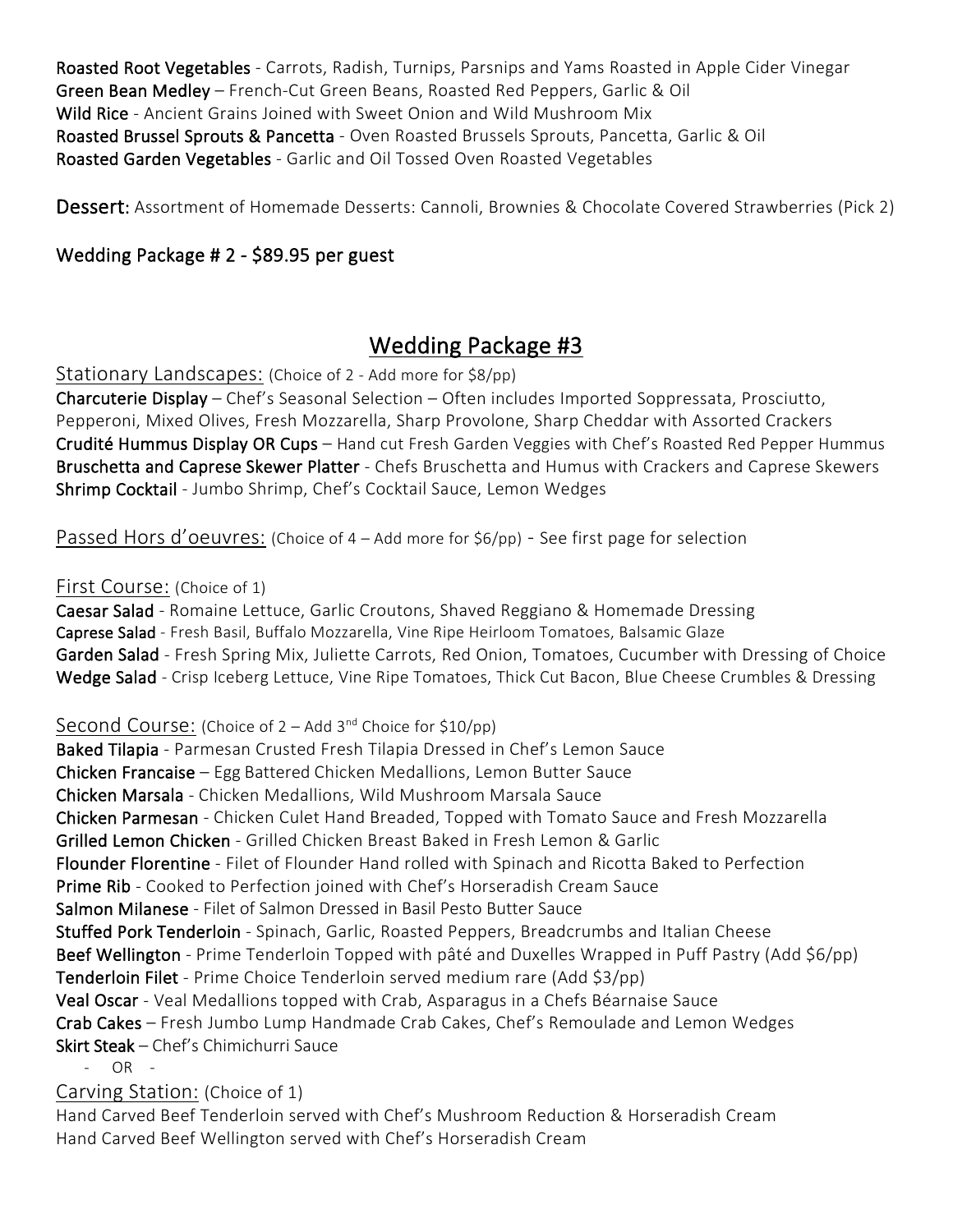Main Course or Carving Station Sides: (Choice of 2 – Add more for \$5/pp) Garlic Mashed Potatoes - Yukon Gold Potatoes Tossed with Butter, Roasted Garlic & Cream Jasmine Rice  $-$  Long Grain fragrant rice Mac and Cheese - Penne Pasta, Gruyere, Sharp Cheddar, Smoked Applewood Bacon, Panko Topping Parsley Butter Potatoes - Fingerling Potatoes Tossed in Butter, Garlic & Freshly Chopped Parsley Roasted Asparagus - Tender Grilled Asparagus, Roasted Tomatoes, Lemon Zest Roasted Broccoli, Cauliflower and Radish - Oven Roasted in Garlic & Oil Roasted Root Vegetables - Carrots, Radish, Turnips, Parsnips and Yams Roasted in Apple Cider Vinegar Green Bean Medley – French-Cut Green Beans, Roasted Red Peppers, Garlic & Oil Wild Rice - Ancient Grains Joined with Sweet Onion and Wild Mushroom Mix Roasted Brussel Sprouts & Pancetta - Oven Roasted Brussels Sprouts, Pancetta, Garlic & Oil Roasted Garden Vegetables - Garlic and Oil Tossed Oven Roasted Vegetables

Pasta: (Choice of  $1 -$ Add  $2^{nd}$  Choice for \$5/pp)

Caprese Pasta - Penne Pasta, Cherry Tomatoes, Ciliegine, Fresh Basil, Garlic & Oil Fettuccini Alfredo - Fettuccini, Three Cheese Alfredo Cream Sauce Penne Blush - Penne Pasta, Blush Sauce Penne Marinara - Penne Pasta, Chef's Napoli Sauce Summertime Pasta - Bowtie Pasta, Sautéed Garden Veggies, Garlic & Oil - OR - Pasta Station: (Add \$6/pp - Includes everything listed) Pasta Choices – Fettuccini, Bow Tie & Penne Pasta (Pick 3) Chef's Homemade Sauces - Alfredo, Blush, Marinara and Garlic & Oil Proteins - Grilled Chicken, Shrimp & Italian Sweet Sausage Toppings - Mushroom Medley, Broccoli, Spinach, Red Onion, Roasted Peppers & Fresh Mozzarella

Dessert: Assortment of Homemade Desserts: Mini Cheesecake, Cream Puffs, Cannoli, Brownies & Chocolate Covered Strawberries (Pick 3)

### Wedding Package # 3 - \$119.95 per guest

*Packages and Menu Items listed are simply suggestions – All orders can be customized!* 

### Additional Options

Bar Package - \$6.95/pp Client provided alcohol. We provide mixers, garnishes and ice Mixers / Non-alcoholic Suggestions: Coke, Diet Coke, Sprite, Ginger Ale, Club Soda, Tonic, Cranberry Juice, Pineapple Juice, Water and Ice Garnishes: Lemons, Limes, Olives, Cherries We also supply: Coolers or tubs to chill beer and/or wine, Cocktail napkins, Straws (cocktail and drinking)

### Coffee/Tea Package - \$4.95/pp Regular and Decaf Coffee and Assorted Tea. Includes Cream, Sugar, Milk, etc. with Disposable cups and lids, Coffee Urn & Display

Fresh Dinner Rolls - \$1.95/pp Includes Chef's Basil Butter